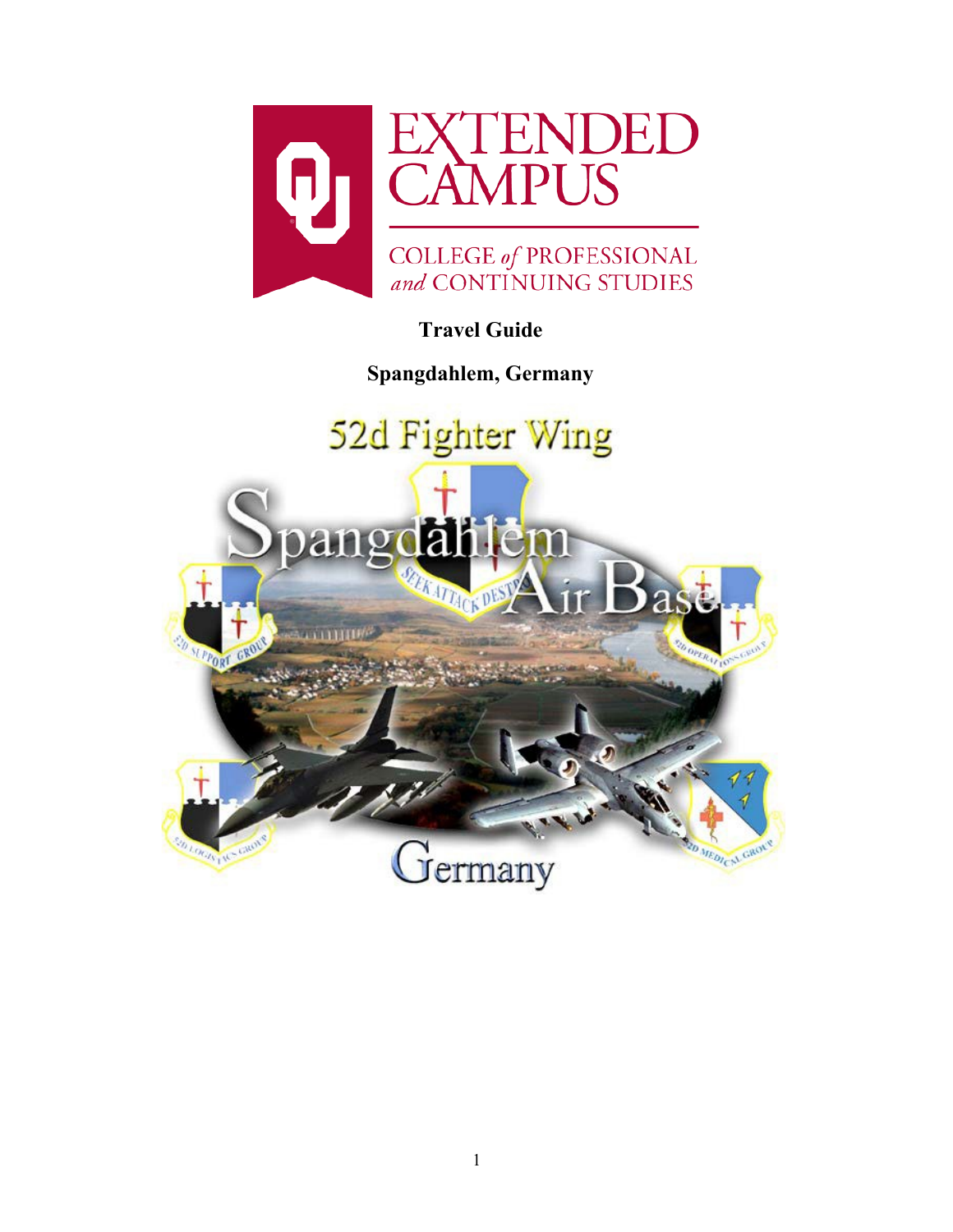# **Table of Contents**

<span id="page-1-0"></span>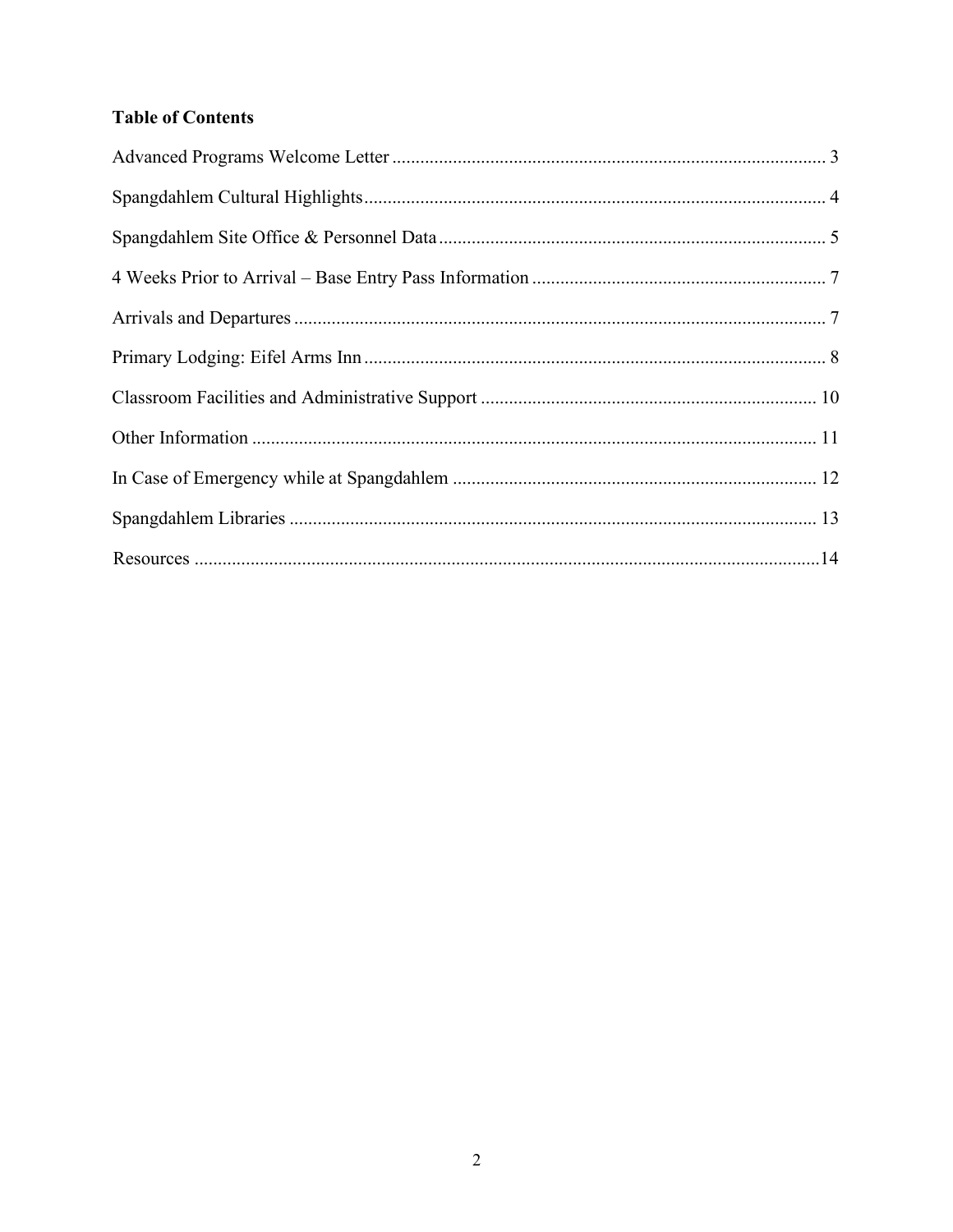# **Advanced Programs Welcome Letter**

52 FSS/FSDE • Unit 3655, Box 150 • APO AE 09126 • 011-49-6565-61-7555 • [apspangdahlem@ou.edu](mailto:apspangdahlem@ou.edu)

Dear Professor:

*Guten Tag*, and *Wilkommen* to the Eifel region of Germany! Whether this is your first time to Spangdahlem or you've become a frequent visitor to this charming area near the Mosel River, I hope that this site guide will help make your stay enjoyable.

Spangdahlem Air Force Base is in southwestern Germany near the border of Luxembourg. Over six million visitors come to this region each year to enjoy the history, nature, and scenic views of the area. Trier, the oldest city in Germany, is forty minutes from Spangdahlem. The Mosel River, with its picturesque villages and famous wines, flows nearby. Aside from this guide, additional information regarding local areas of interest is available for you in the Spangdahlem OU field office.

The OU student body at Spangdahlem is comprised of Air Force active duty personnel, family members, and civilian personnel. Spangdahlem Air Force Base is currently the only United States Air Force fighter wing in Germany. Thus, personnel from Spangdahlem are deployed in support of US Air Force operations around the world.

In the following, please find information regarding Spangdahlem and its surrounding areas. The enclosed travel guide is designed to assist you in your travels and ensure that your visit to Spangdahlem is enjoyable and as smooth as possible. The information contained in this travel guide is current as of January 2020, but operating hours, prices and services do change. Please feel free to contact me if you have any questions or additional requests. All contact information for the OU-Spangdahlem office is located within this guide.

Please review this travel guide and the Extended Campus Faculty Guide as soon as possible before your departure so that if you have any questions you can contact me. This information will also be useful to you to reference during your trip.

The students at OU-Spangdahlem and I look forward to your visit and to your class. I thoroughly enjoy living in this area, and it is my hope that you will have a professionally rewarding and personally enjoyable experience during your stay here. Please know that I am here to assist you in any way I can.

Wishing you a wonderful and safe journey!

Hatrielle 4. Senien

*Gabrielle T. Semien* Spangdahlem Site Director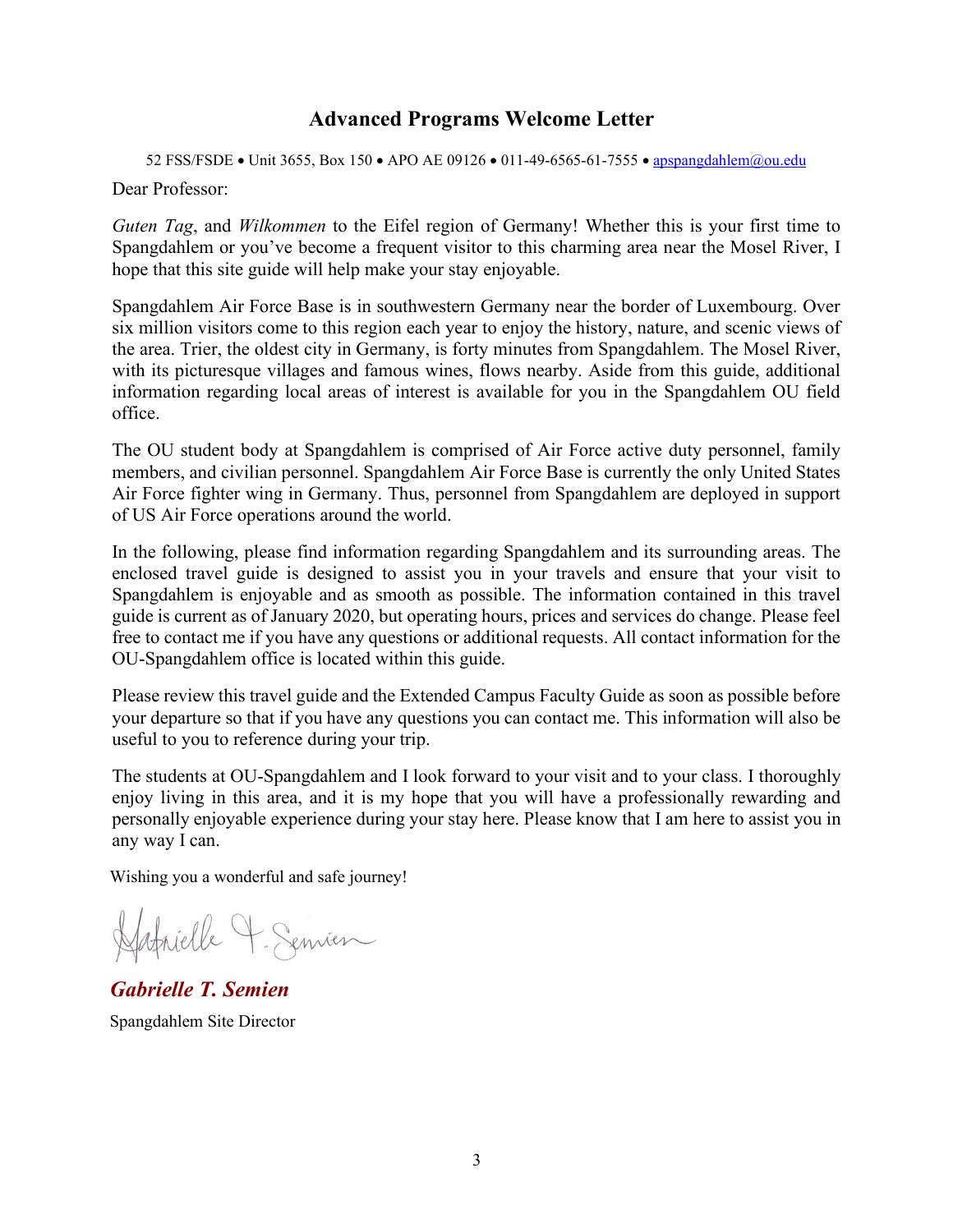# **Spangdahlem Cultural Highlights**

<span id="page-3-1"></span><span id="page-3-0"></span>Spangdahlem Air Base is a composite wing. It is home to several types of aircraft, such as the F-16 Fighting Falcon, TPS-75, and also provides logistical support for C-17 Globemaster and C-5 Galaxy aircraft. It is home to approximately 4000 active duty and about 210 Department of Defense civilians.

Spangdahlem is in the **Eifel Region** of the State of **Rheinland Pfalz**. "Spang" is an ideal launching ground to visit several major cities in four countries, including Amsterdam, Brussels, Aachen, Cologne, Luxembourg, Metz, Paris and Rotterdam. All of these cities can be reached within a 5 hour drive. Additionally, our proximity to the Frankfurt/Hahn Airport, home of **Ryan Air**, allows visitors to take short, discounted flights to almost all of the major cities of Europe.

**Trier,** Germany's oldest city and home to a host of Roman ruins and beautiful cathedrals, islocated less one hour's drive from Spangdahlem. Trier is also the birthplace of **Karl Marx**.

Closer still, the Eifel Region is host to many castles and scenic villages, all within one-hour drive from Spangdahlem. These include **Cochem, Bernkastel Kues**, and **Vianden Luxembourg**, the ancestral home of the Duke of Luxembourg.

Beer drinkers will enjoy visiting the nearby town of Bitburg (only 15 kilometers) away. One can take a tour of the **Bitburger Pils Brewery**, which is the largest privately-owned brewery in Germany.

The outdoor enthusiast will enjoy the Eifel region. In addition to the expanses of forest and the vast stretches of farm and grazing land, most of which host walking trails, some of the local attractions include the **Eifel Park Gondorf**, which is a nature preserve and petting zoo, as well as **Lake Stausee**, which is a small lake close to the town of **Bitburg**. The Luxembourgish town of **Echternach**, located a mere forty minutes' drive from Spangdahlem, also offers a small lake and picnic area, as well as camping grounds nearby.

Spangdahlem is situated very close to the **Mosel River** and the vineyards which enfold the river down its entire length. Visitors to nearby towns such **Piesport** can not only enjoy the breathtaking views of the river but can also purchase the various types of white wines directly from the producers themselves. Be prepared to sample several.

During the summer and early fall, there is usually a festival occurring every week in one of the surrounding villages. Some of the highlights include the **Bitburg Borderfest**, held during the 2nd weekend in July, which includes folk dancing, singers, and musicians from other countries throughout Europe, as well as rides, food and drinks. The **Wein & Strassenfest** (Wine & Street Fest) in **Bernkastel-Kues** is held annually on Labor Day Weekend. Other famous area fests include the **Mandersheid Medieval** fest, the Vianden (Luxembourg) Medieval fest, and the famous **Wittlich Pig Fest**, during which there is lots of drinking eating and consumption of roast pork. All of these fests can easily be reached within a one-hour drive of Spangdahlem.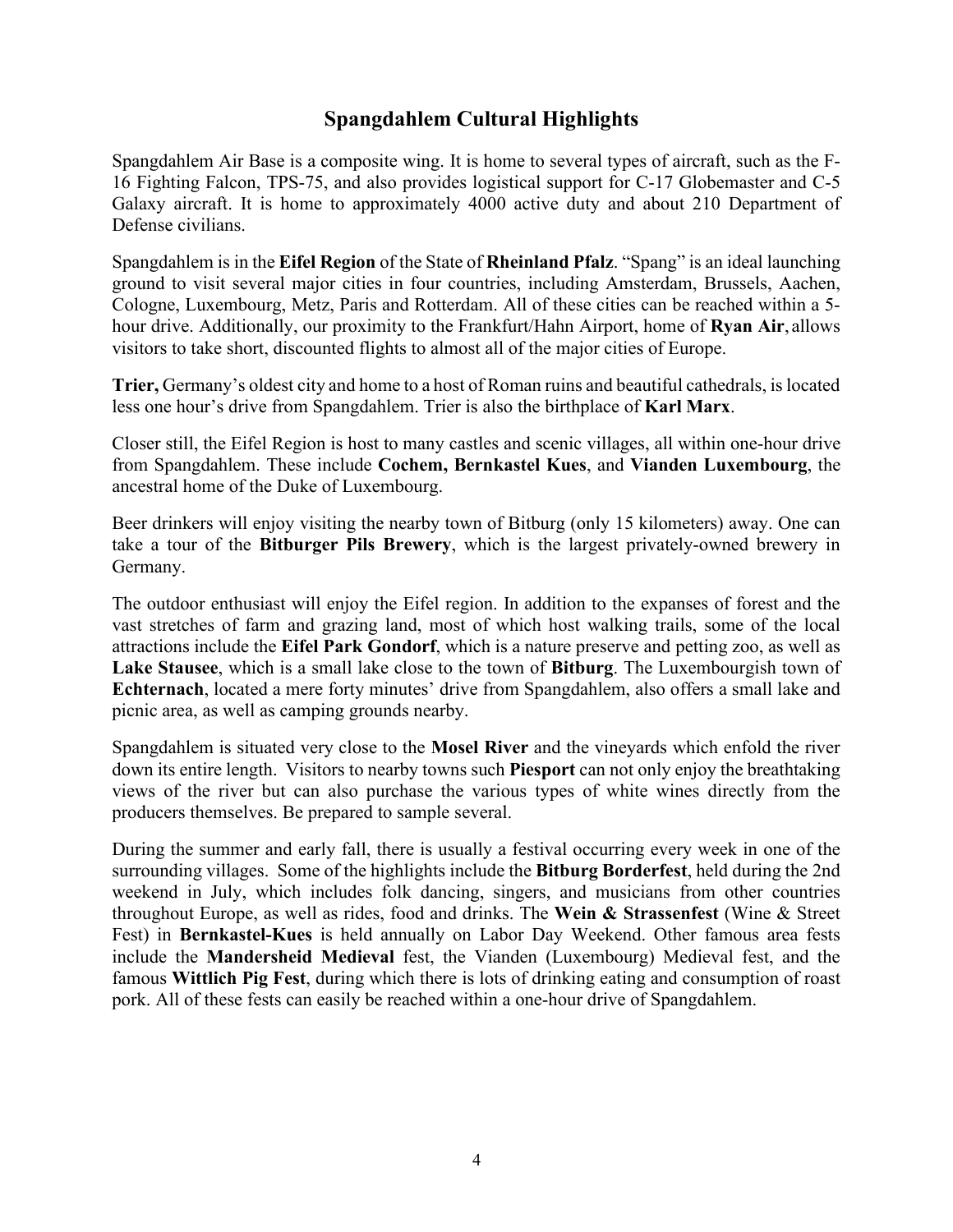# **Spangdahlem Site Office & Personnel Data**

#### **Civilian Address**

The University of Oklahoma Gebäude 129, Room 207 54529 Spangdahlem Flugplatz

## **APO Address (US Domestic Mail)**

The University of Oklahoma 52 FSS/FSDE Unit 2655, Box 150 APO, AE 09126-5120

#### **Office Phone Numbers**

- From United States: 011-49-6565-61-7555
- From Europe: (Long Distance Access #) +49-6565-61-7555
- Within Germany: 06565-61-7555
- Within Spangdahlem: 61-7555
- From a military/DSN phone (throughout Europe): 452-7555

#### **Email**

#### [apspangdahlem@ou.edu](mailto:apspangdahlem@ou.edu)

## **Fax**

From United States: 01149-6565-942117

Within Germany: 06565-942117

#### **Site Director Phone (For emergency use only)**

| Home: | 06578-9857862  |
|-------|----------------|
| Cell: | 0151-5670-1489 |

## **OU Office Hours**

Monday through Friday:  $0800 - 1600 (8:00 \text{ am} - 4:00 \text{ pm})$ ; Closed holidays

## **Education Services Officer (ESO)**

Ms. Amanda Jalomo DSN phone: 452-6335/6063 COMM: (0049) 6565-61-5669

#### **Site Coordinator**

Chad Manos chaddles@ou.edu Phone: (405) 325-1959 Fax: (405) 325-5709/3335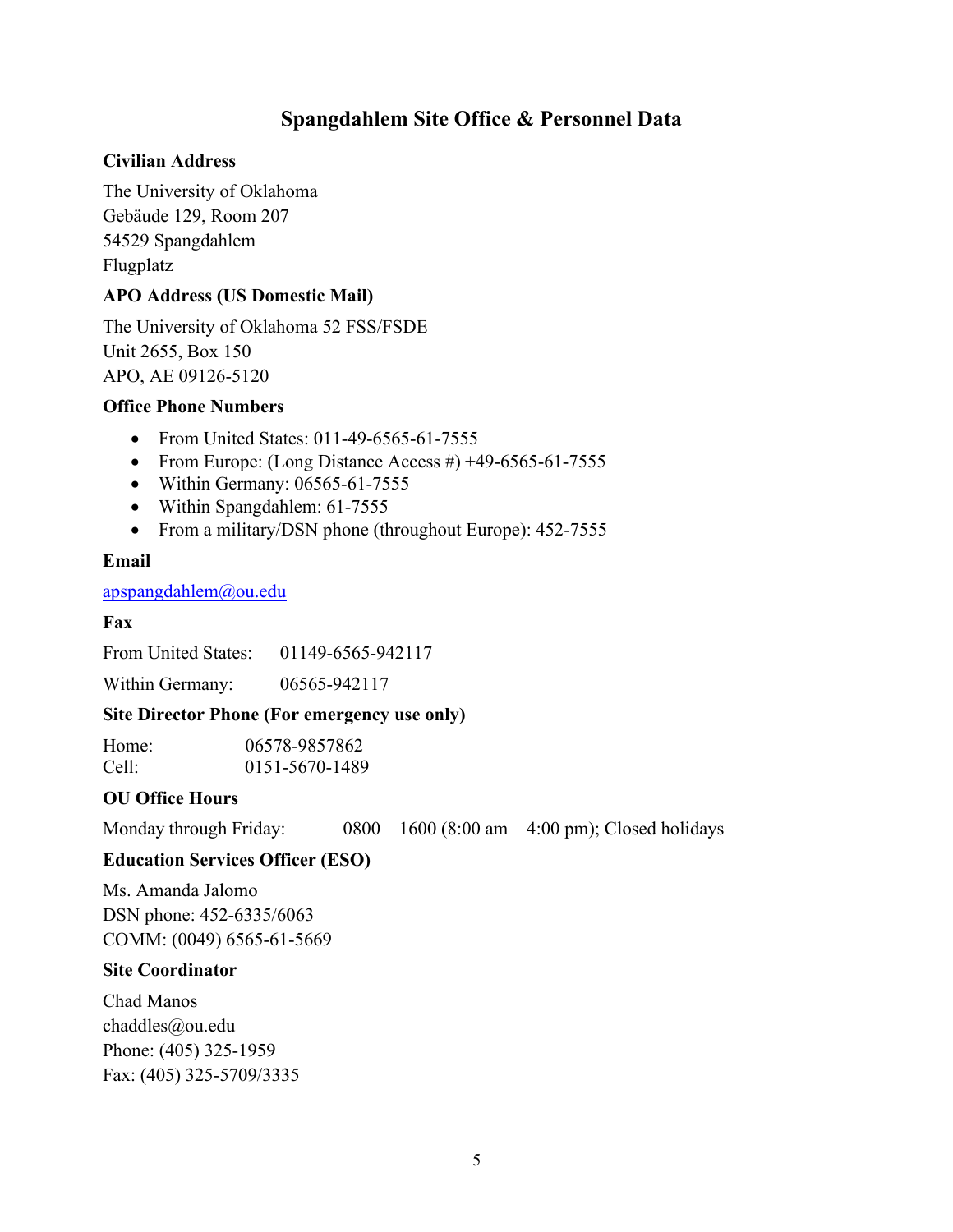#### **European Contract Support Office**

#### **Mailing Address**

The University of Oklahoma ATTN: (enter name) CMR 469, General Delivery **APO, AE 09227**

#### **Street Address**

The University of Oklahoma Mannheimer Strasse 132 67657 Kaiserslautern, Germany

## **Contract Support Office Contacts:**

Dr. Peggy Lerner, Director: *apeudirector@ou.edu* Home phone: Included in travel documents Jessica Smith, Assistant Director: [apeuprograms@ou.edu](mailto:apeuprograms@ou.edu) Office Phone (from United States) 011-49-631-75007415 From within Germany: 0631-7500-7415 Office Fax (49) 63175007416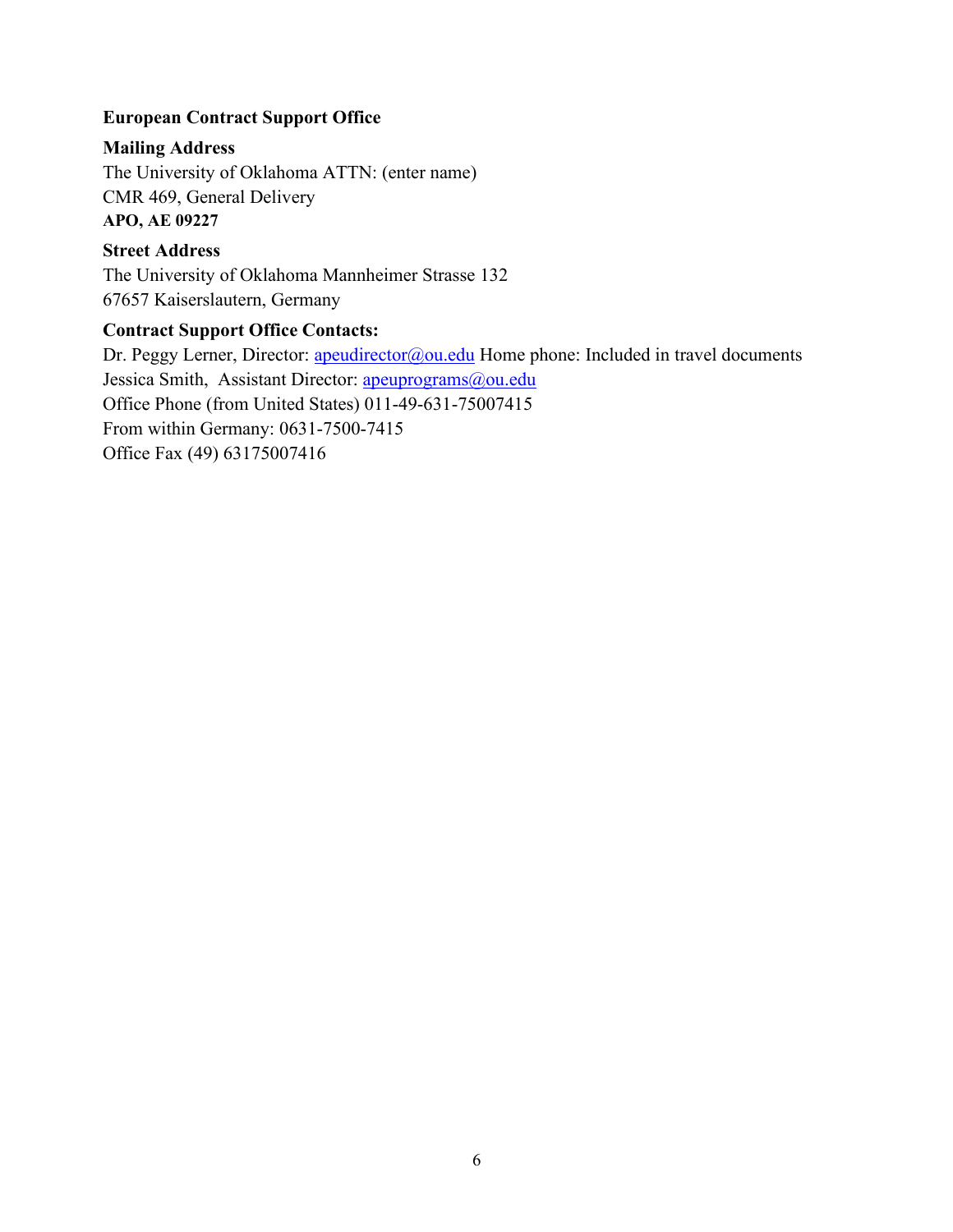# **4 Weeks Prior to Arrival – Base Entry Pass Information**

<span id="page-6-0"></span>Base entry passes must be secured for professors to enter the airbase without an escort. To obtain the entry pass, Macci Clement will be collect the necessary documents from you and providing those for processing through secure means. **Please Note:** Base entry procedures change frequently according to military needs. Please be prepared to endure some delay in obtaining passes. Professors will be notified accordingly.

# <span id="page-6-1"></span>**Arrivals and Departures:**

#### **Arrival at Luxembourg Airport Disembarkation**

A bus often transports passengers from the plane to the terminal. Passengers sometimes walk directly from the aircraft to the terminal. Free baggage carts are available. This is a very small and convenient airport. Almost everyone speaks English very well.

#### **Passport Control**

Get in the line for Non-European Community passengers; have your passport ready.

#### **Baggage Claim**

Baggage Claim is directly after Passport Control.

#### **Customs Clearance**

Located next to the baggage claim area. Proceed through the green gate.

#### **Travel to Base**

The Site Director will pick you up upon your arrival at the Luxembourg airport. The reception area is directly after Customs. In the unlikely event that you and the person who is meeting you miss each other, please go to the Information desk to see if there is a message for you. If not, please wait there.

#### **To Change Money**

There is a money exchange just left of the stairway next to the reception area. However, you should not need to exchange money here; you can wait until you get to Spangdahlem.

#### **Departure from Luxembourg Airport**

#### **Travel for Departure**

The professor will be dropped off at the airport by the Site Director, who will coordinate departure time based on the need to be at the airport 2-3 hours ahead of plane departure for security checks.

#### **Check-In**

Check-in is on the right of the terminal entrances. LuxAir takes care of many carriers' passengers.

#### **Passport Control**

Passport control occurs at time of check-in, again to enter the passenger waiting area, and upon boarding the aircraft. Keep your passport handy.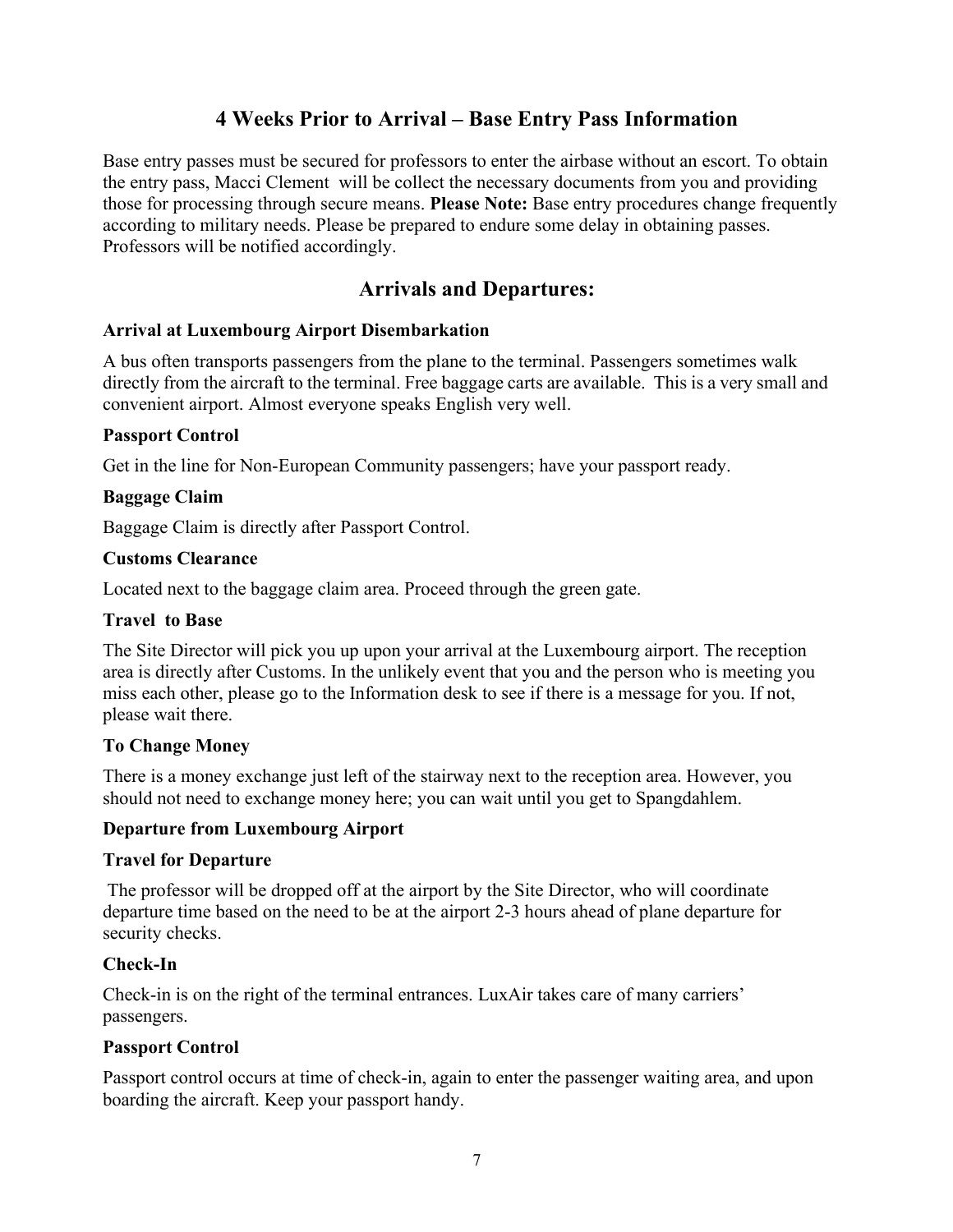# **Primary Lodging: Eifel Arms Inn**

<span id="page-7-0"></span>Eifel Arms Inn Bldg 520 Spangdahlem AB

#### **Mailing Address**

52 SVS/SVML Unit 3640 APO, AE 09126

#### **Phone**

- From United States: 011-49-6565-95-6500
- From Europe: (International Access Code) +49-6565-95-6500
- Within Germany: 06565-61-0500
- Within Spangdahlem: 61-0500
- From a military/DSN phone: 452-0500

#### **Fax**

06565-95-0530/0540

#### **Check-in Time**

1400 (2:00 pm)

#### **Late Arrival Possible**

Yes. After 1800 (6:00 pm), reservations must be secured with a credit card. Notify billeting or the Site Director if you will be arriving after 1800.

#### **Check-out Time**

1100 (11:00 am)

#### **Typical Room Cost per night**

\$149.00

#### **Modes of Payment**

- U.S. Cash
- U.S. Personal Checks
- U.S. Traveler's Checks
- MasterCard/Eurocard
- VISA

#### **Beds in Typical Room Assignment:**

One queen size (one or two people)

#### **Amenities in Typical Room Assignment:**

- Alarm clock/radio
- Coffee maker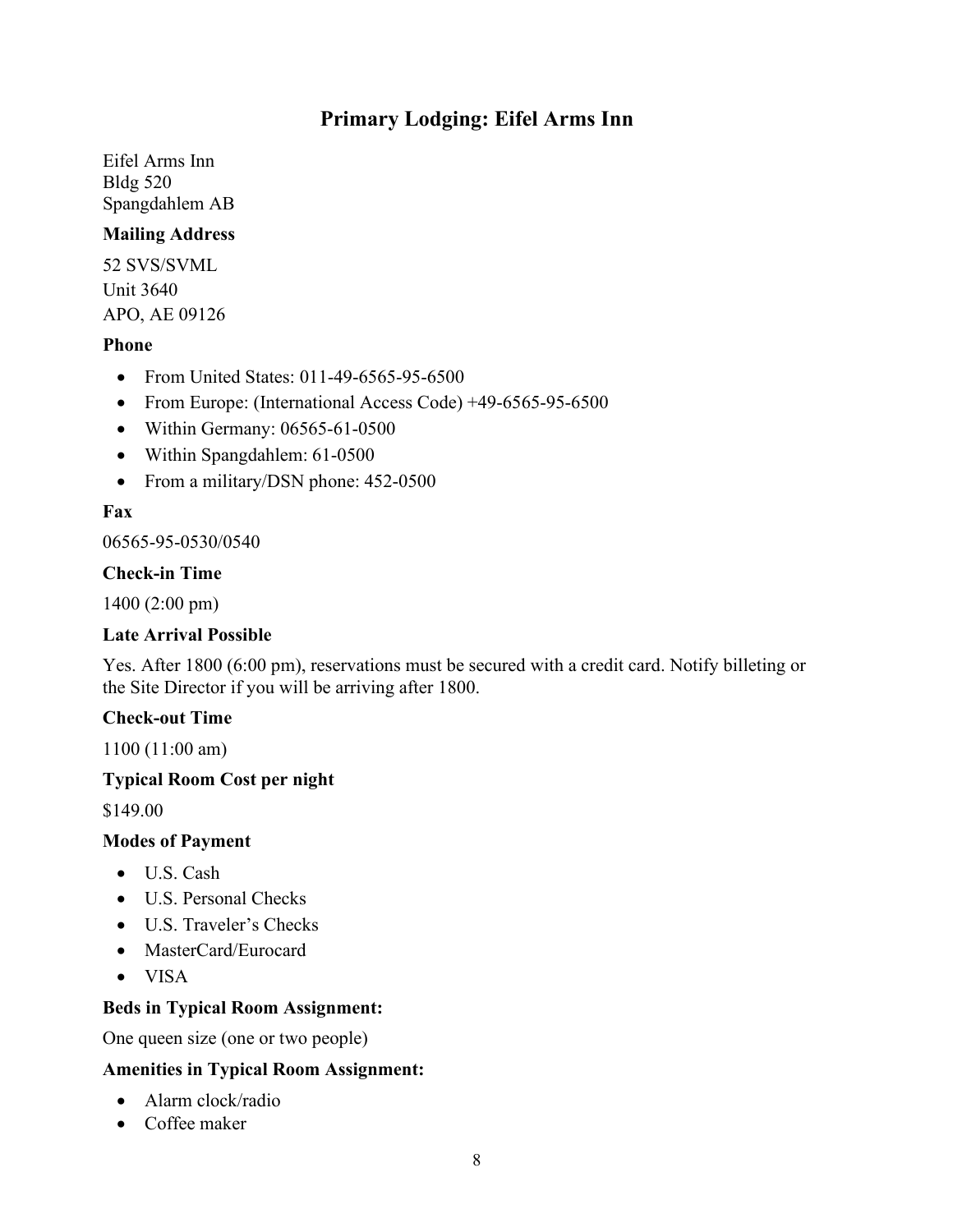- Desk/chair
- Fan
- Hair dryer (can be borrowed from front desk)
- Mini-bar
- Kitchenette (sink, mini-fridge and microwave)
- Telephone (military)
- Telephone (commercial/civilian)
- Television: local programs
- Toiletries (soap, shampoo, etc.)
- Television: AFN and/or CNN
- Wash/face cloth
- Iron/ironing board (can be borrowed from front desk)

#### **Bathroom Facilities in Typical Room Assignment**

Private facilities including sink, toilet and shower.

#### **Electricity in Room**

110 and 220 volt. Plug adapter required for dual voltage appliances only if using standard European 220 volt outlet.

#### **Facilities within Eiffel Arms Inn**

- Laundry room
- Ice machine
- Soft drink vending machine (front desk)
- Snack vending machine (front desk)
- Purchase of incidentals (front desk)
- Lounge
- 24-hour desk service
- Public civilian telephone
- Military telephone
- ATM machine
- AT&T or MCI phone (accessible from room, get code from front desk)

#### **Smoking Policy**

Smoking is not allowed anywhere within the facility.

#### **Distance from Eiffel Arms Inn to:**

| Education center (Bldg 129)               | $1/4$ mile |
|-------------------------------------------|------------|
| OU Office (Bldg 129, room 207)            | $1/4$ mile |
| Usual class location (Bldg 129, room 217) | $1/4$ mile |

## **Primary Breakfast Facilities**

| <b>Moselle Dining Facility</b>                | Bldg $\#147$                |
|-----------------------------------------------|-----------------------------|
| Eifel Mountain Golf Course                    | Bldg $#58$                  |
| Closest full-service restaurant (JR Rocker's) | Inside Bowling Alley        |
| Closest fast-food restaurant (Popeye's)       | Co-located with Gas station |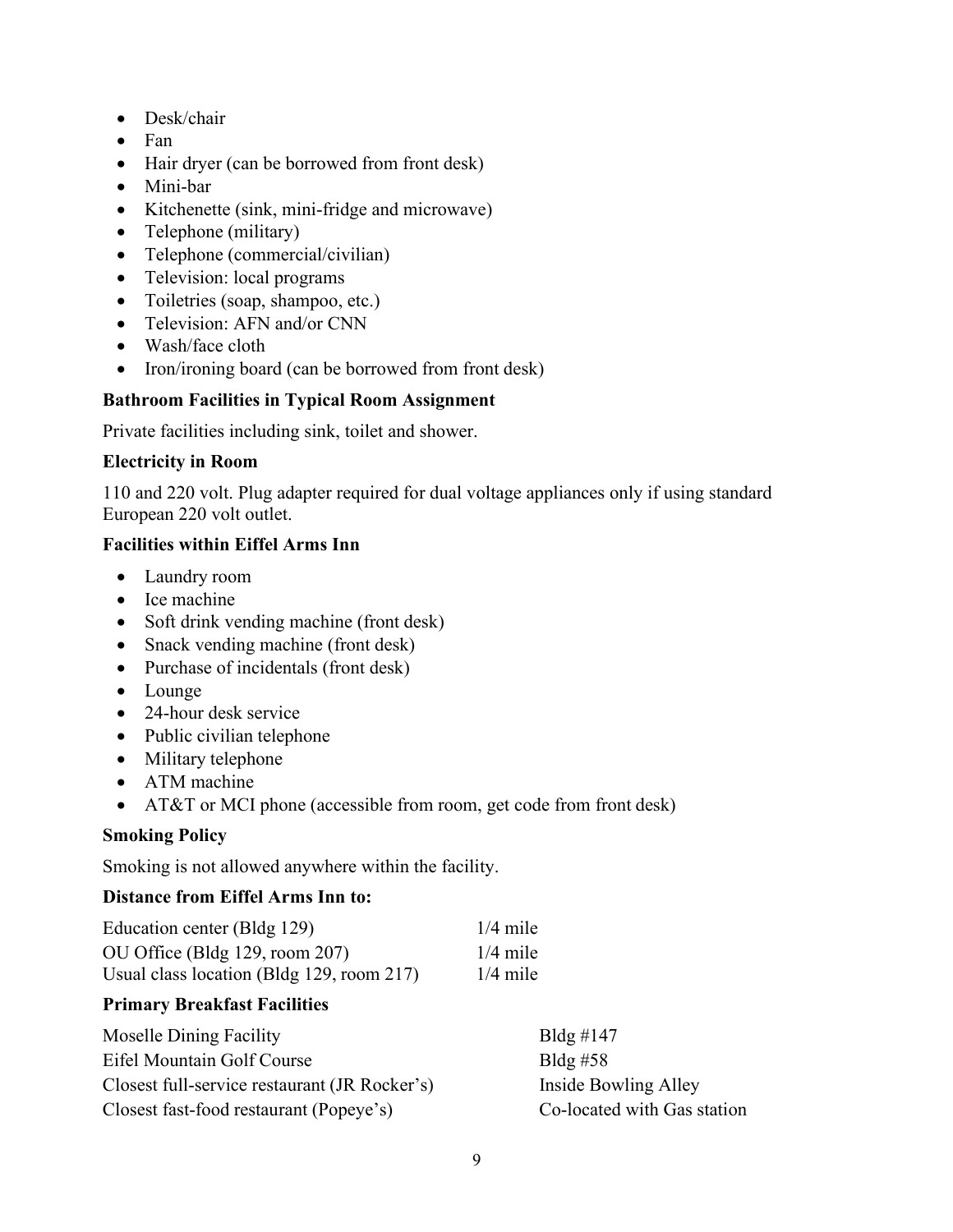## <span id="page-9-0"></span>**Policies Regarding Reservations and Room Assignments**

Reservations must be made in advance as early as possible by the Site Director. "Bumping" DOES occur, but if it does accommodations will be made at a local hotel. Special requests should be made as far in advance as possible (at least one month) through the Site Director.

#### **Policies Regarding Accompanying Person**

Spouses and children may not stay in billeting with the faculty teaching. If accompanied by relatives and companions, alternate accommodations must be arranged.

#### **Late Arrival or Change of Lodging**

Please notify the Site Director or the front desk as soon as possible of a late arrival or changes in lodging requirements. If the reservation is not secured with a credit card, it will be released after 1800. Early check-in (before 1400) is discouraged to allow time for room cleaning.

#### **Alternate Lodging**

Our primary alternate lodging facility is the Waldorf Eifel Hotel in Gondorf, which is 6 kilometers from the base. Single rooms typically cost 53 Euro, which includes breakfast. More information concerning this hotel can be found at [www.waldhaus-eifel.de/.](http://www.waldhaus-eifel.de/) Select "ENG" in the green area at the top right of the website for the English language version of the site.

# **Classroom Facilities and Administrative Support**

#### **Spangdahlem Classroom Facilities Spangdahlem Education Center**

The main education center as well as the two colleges (UMGC & Embry Riddle Aeronautical University), are all co-located in building 129. This building is a short 5 to 10-minute walk from Lodging.

#### **Primary Classroom Site**

The primary classroom is in building 129, room 217, in the Education Center, approximately 1/4 mile away from lodging (the primary lodging facility). Education Center policies and the limitations of space in the building do not allow desks to be moved at all to accommodate circle seat formations, for instance. If any special seating arrangements are required, the professor should notify the Site Director as soon as possible to see if it is possible to arrange an alternate location. This is not guaranteed, but I will try my best.

#### **Typical Room Assignment**

- Seating: The classroom sits approximately 20 students comfortably. Students sit in rows at tables that we accommodate 2 students each. Professors with special classroom seating needs, such as space for forming discussion circles and exercises, should make this need known well in advance.
- Resources: The resources available in the classroom includes a computer. An "In-Focus" projector that projects media screen images as well as computer images onto a largewhite screen, as well as a white board. There is also a large screen television and VCR available, though it is not used regularly.
- Heating and Air Conditioning: There is no air conditioning in the room, but heating is available. A fan is available upon request.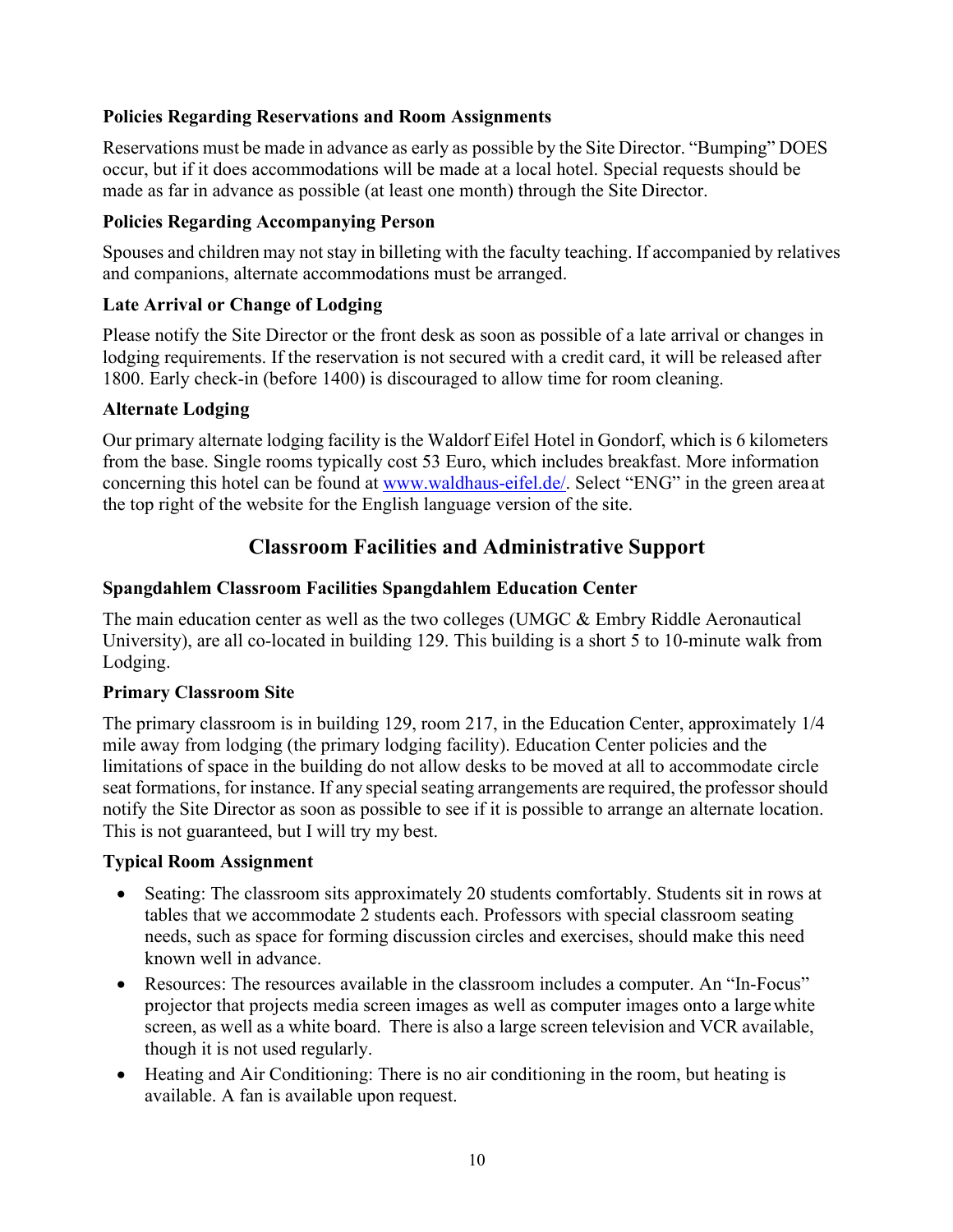#### **Building Security**

The building is opened and secured by the building monitor.

#### **Classroom Policies and Procedures**

To further respect the rules of the Education Center, students should take anything they bring along that produces trash back out with them. The mornings after class meetings, the Site Director will check the room and clean as needed. Please remind students that no trash is to be left in the room at night, so that we can continue to use the room and allow food and drinks during class sessions.

#### **Computer Support**

A computer will multimedia capabilities is available in the classroom. The computer has internet access, but is monitored by the base Local Access Network (LAN). This means that flash drives or other media cannot be used on this computer.

#### **Audio/Visual Support**

The resources available in the classroom include:

- <span id="page-10-0"></span>• Computer
- Multimedia component setup
- VCR (available upon request)
- DVD (part of computer)
- An "In-Focus" projector
- Large screen television (available upon request)
- "Smart Board"

#### **Internet Access**

Internet access is also available via wireless internet and cat-5 cable in the lodging building. Base Lodging also has a business center with computer terminals which is open 24 hours a day for patrons.

Free internet access is available at the following locations: The Eifel Lanes Bowling Facility (building 307), the lobby of the E-Club Complex, which is located next to the lodging complex, the base library, which is essentially across the street from the Education Center and at "Kuhl

Beans" coffee shop, which is located in the "Willkommen Center," (building 48). Access is available during operating hours.

Internet access is available at the Education Center's computer lab. The service is provided by UMGC. The computer lab is currently open M-F 0830-1630. Evening hours are M, W, F from 1630-2030. Hours are subject to change based upon UMUC staffing. The computer lab is located in building 129, on the third floor. Patrons must provide their own printing paper. **Only system administrators can download files** on these computers. The computer lab is monitored.

# **Other Information**

#### **Driving Directions: Lodging and Classroom**

Professors will park at Lodging, building 520. To get to the Education Center, drive up to the traffic circle at the airplane monument, and take the second exit right. This road is Arnold Blvd. At the next intersection, take a left onto Smith. You will then take the next immediate right (across from the base chapel.) which is Mather Blvd. The classroom is in building 129, in room 217,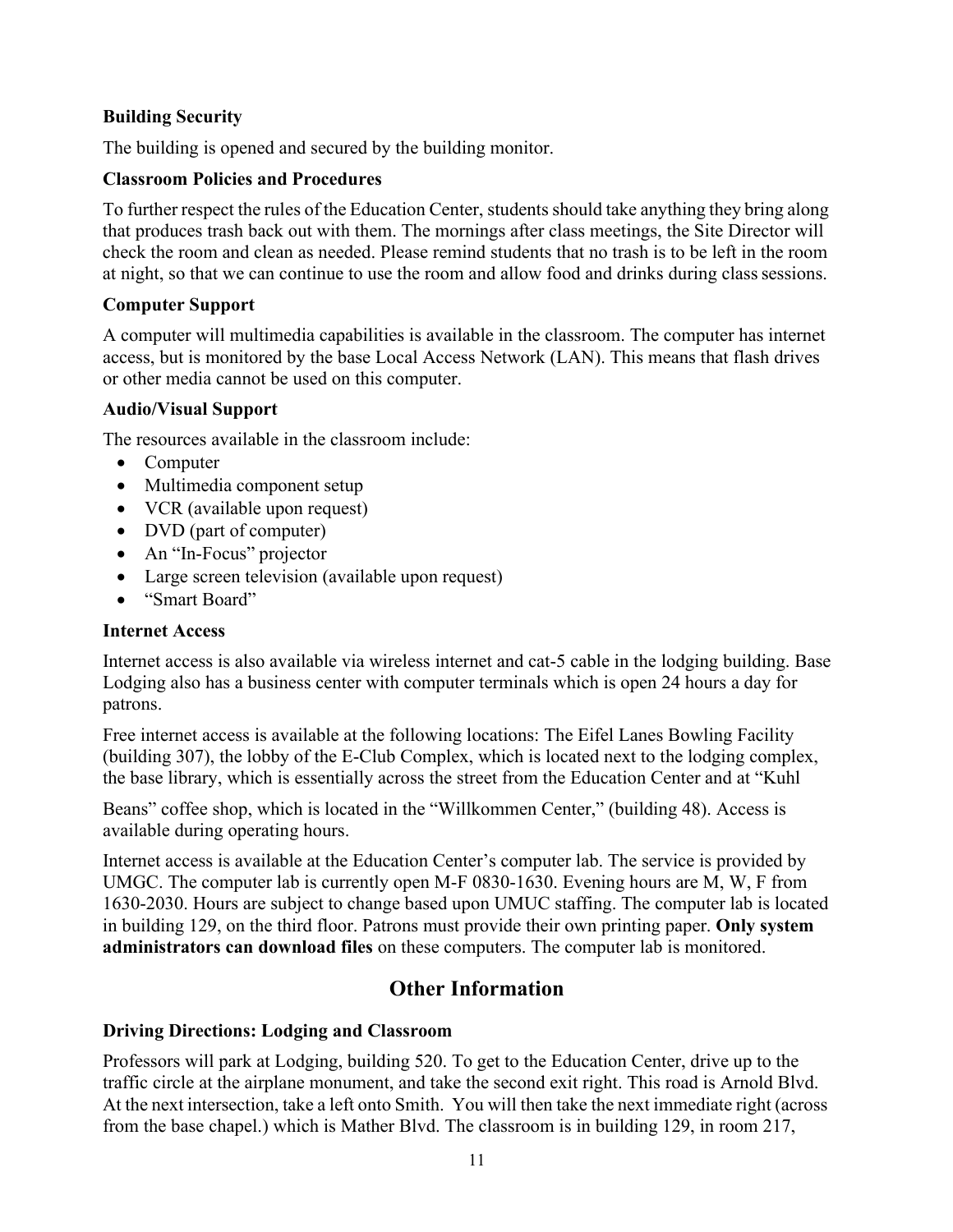which is directly across from the Moselle Dining Facility. Guests and students usually park in that lot. Those staying at our other lodging and off-base locations will receive specific directions from the Site Director.

#### **Rental Car Information**

Cars will be rented from Auto Heinz rental car, located off base in Spangdahlem. A typical economy, gasoline powered car will cost approximately 220 Euro for a week's rental. Automatic transmission cars must be requested, as standards are the norm here in Germany, but are usually available with enough notice. Though the Site Director typically makes reservations on behalf of the instructor, Auto Heinz can be reached at 0049-6565-4388.

**Note:** Visiting professors are **not** authorized to purchase gasoline at military facilities, per US Customs regulations. Please note that professors should fuel their cars off base at the nearest local gas station and save the receipt. The OU travel reimbursement office will refund the cost of the amount of fuel consumed for course-related driving.

**See Extended Campus Faculty Guide, page 17 for more information regarding rental car insurance policies. [https://pacs.ou.edu/about/ou-north-america-and-europe/faculty-staff](https://pacs.ou.edu/about/ou-north-america-and-europe/faculty-staff-resources/)[resources/](https://pacs.ou.edu/about/ou-north-america-and-europe/faculty-staff-resources/) .**

#### **Walking Option**

<span id="page-11-0"></span>Walking to the classroom during the fair-weather months is an option if staying on base.

| <b>Service</b>            | <b>Phone Number</b>                                                     |
|---------------------------|-------------------------------------------------------------------------|
| Ambulance                 | Military: (DSN phones) 911                                              |
|                           | Civilian: 110                                                           |
| <b>Emergency Room</b>     | Marienhaus Klinikum Eifel Bitburg                                       |
|                           | located at                                                              |
|                           | Krankenhausstrasse 1                                                    |
|                           | 54634 Bitburg                                                           |
|                           | For more information:<br>* Call -- $06561640$                           |
|                           | * Visit -- www.krankenhaus-bitburg.de and click on                      |
|                           | American flag for English language information<br>* Locate a Web map -- |
|                           | www.google.de/maps?hl=de&safe=active&q=krankenhaus                      |
| Fire                      | Military: 112                                                           |
|                           | Civilian: 06565-4112                                                    |
| Civilian Police/Emergency | 114                                                                     |
| <b>Military Police</b>    | DSN: 452-6666                                                           |
|                           | Civilian: 0656-61-6666                                                  |

# **In Case of Emergency while at Spangdahlem**

#### **Emergency Phone Numbers**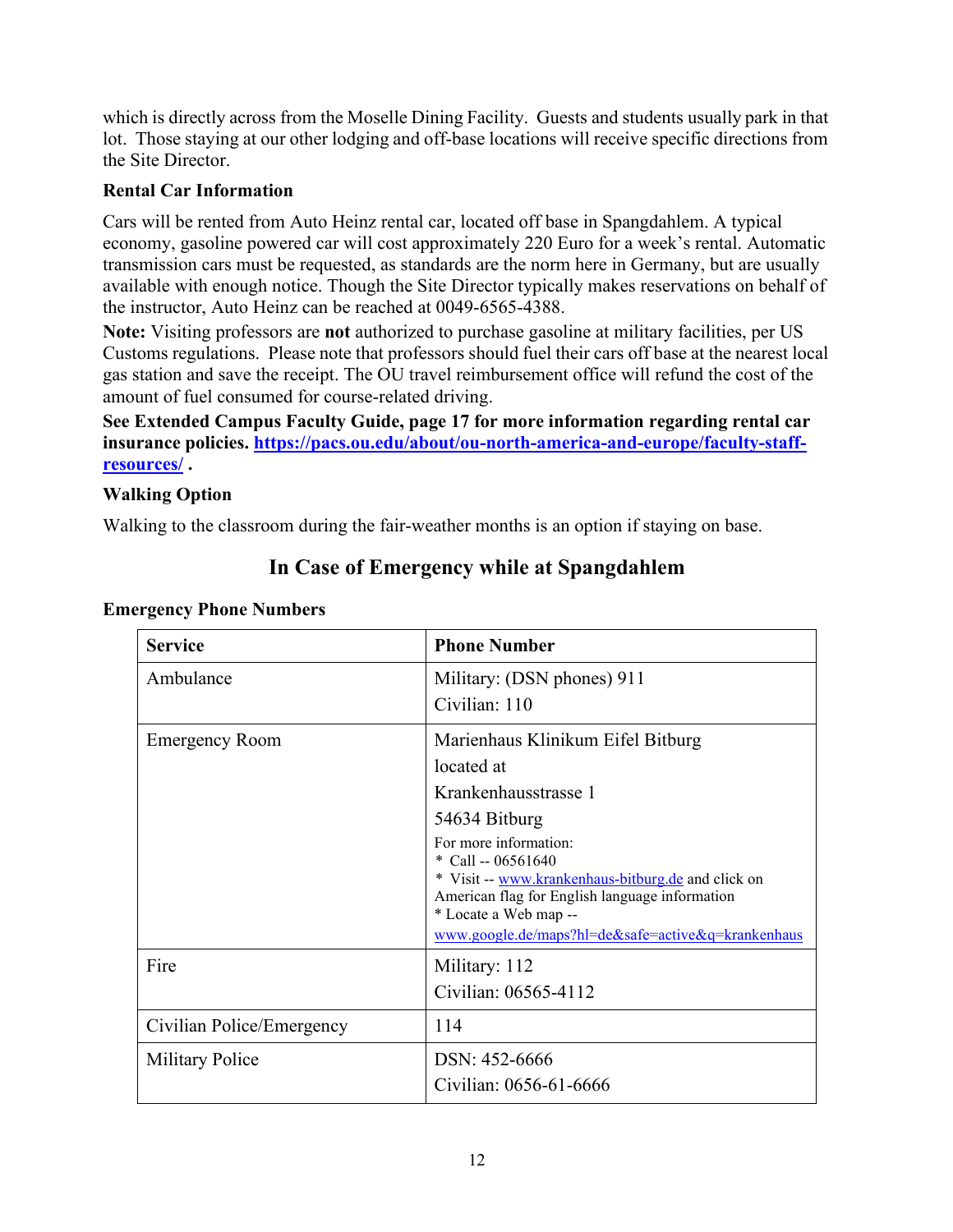#### **Medical Facilities**

Appointment desk (DSN): 452-8333

#### **Dental Facilities**

Spangdahlem Dental DSN: 452-8193 Emergencies: 06565-95-8333

#### **Using Your Medical/Dental Insurance**

<span id="page-12-0"></span>In most cases, outpatient visits must be paid in advance and bills submitted to insurance companies for reimbursement. In-patient care is billed directly to the insurance company—no advanced payment is necessary.

# **Spangdahlem Libraries**

#### **Phone**

(DSN) 452-6203

#### **Hours**

Monday through Friday: 1000 – 1800 (10:00 am – 6:00 pm) Saturday: 1000 – 1600 (10:00 am – 4:00 pm) *\*\*Closed Sundays, American Holidays, Family Days*

## **Type of Library**

Public

#### **Lending Policies and Procedures**

ID card holders only

#### **Available Resources**

| <b>Resource</b>               | <b>Availability</b>                              |
|-------------------------------|--------------------------------------------------|
| Circulating book holdings     | 14,000                                           |
| <b>Electronic Devices</b>     | 6 Kindle Fire devices, 4 Kindle Touch<br>devices |
| <b>Online Databases</b>       | 16                                               |
| <b>Magazine Subscriptions</b> | 30                                               |
| Newspaper Subscriptions       |                                                  |
| <b>DVDs</b>                   | 7500                                             |
| Other resources               | Free Internet (Wi-Fi)                            |